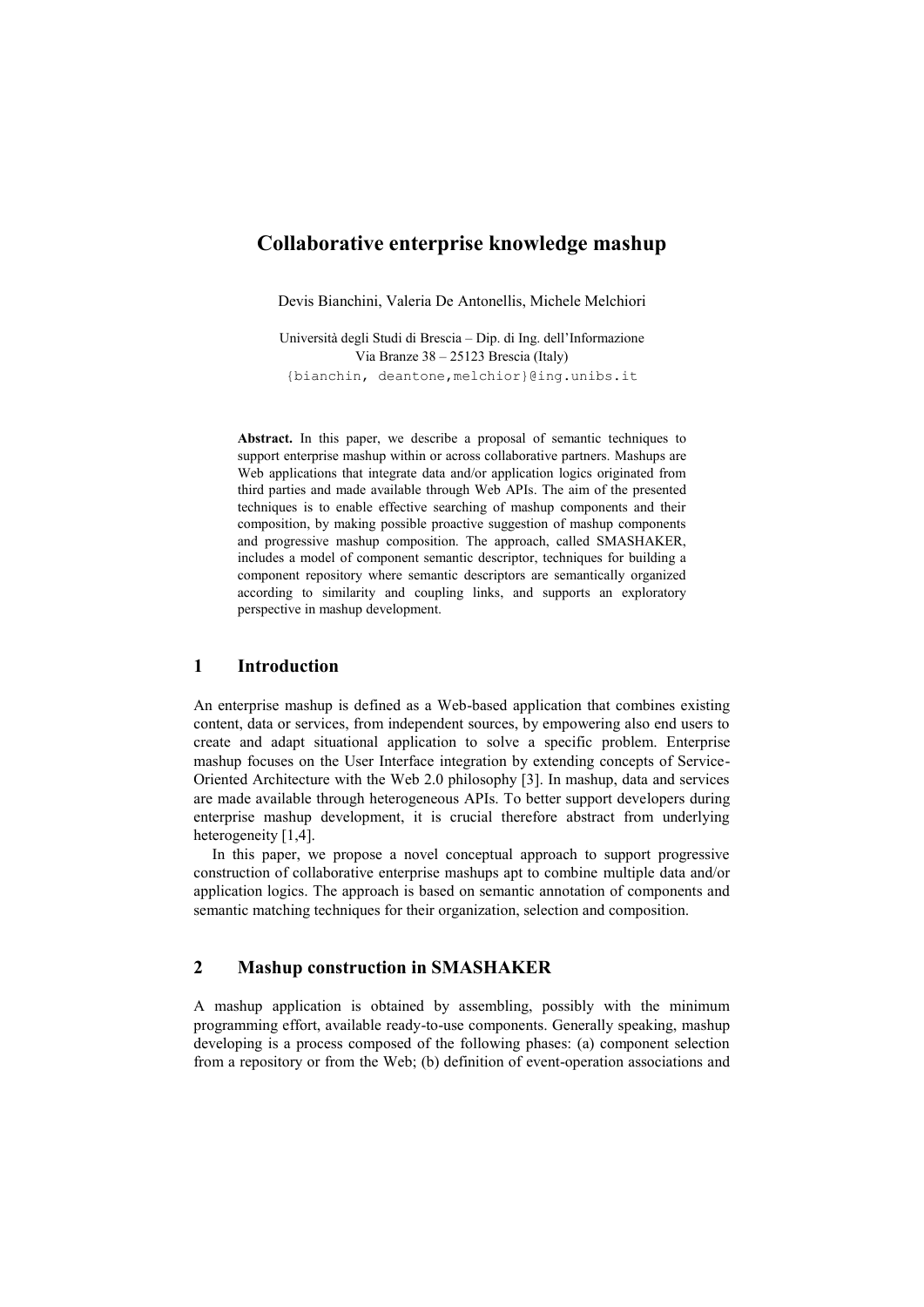#### 6 Devis Bianchini, Valeria De Antonellis, Michele Melchiori

I/O mappings among the selected components; (c) development of programming code to actually glue components and their user interfaces to get the final application. Our approach, called SMASHAKER, aims to supports the phases (a) and (b). The output of these phases is what we call a *conceptual mashup*, describing the selected components, associations and mapping. A recommendation system based on this development model should suggest to the developer the components that can be used as alternatives or that can be properly composed in the conceptual mashup.

Different roles must be considered in an enterprise mashup development context [\[3\]](#page-4-0):

- the *provider* of the mashup component, that is in charge of supplying the component description with its annotation to enable easy combination with other components;
- the *consumer*, who selects and combines the mashup components to build a conceptual mashup; we refer to this role in the following of the paper with a more specific term, *mashup designer*.

According to the SMASHAKER vision, the component APIs are semantically annotated, classified and made available to be assembled in a conceptual mashup through the following steps, schematically shown in Fig. 1.

**Semantic annotation.** Each available component is described by means of an annotation of its API. In this phase, the meanings of APIs are made explicit by associating API elements (inputs/outputs/operations) to concepts defined in domain ontologies. The result of this step is a collection of semantic descriptors.

**Matching and linking of semantic descriptors.** Semantic-based matching techniques are applied to the semantic descriptors previously defined to establish automatically similarity and coupling links between component descriptors.



**Fig. 1.** The SMASHAKER approach to mashup development.

The links, as result of this phase, are stored in a *Mashup Component Repository (MCR)* to be available for the following step.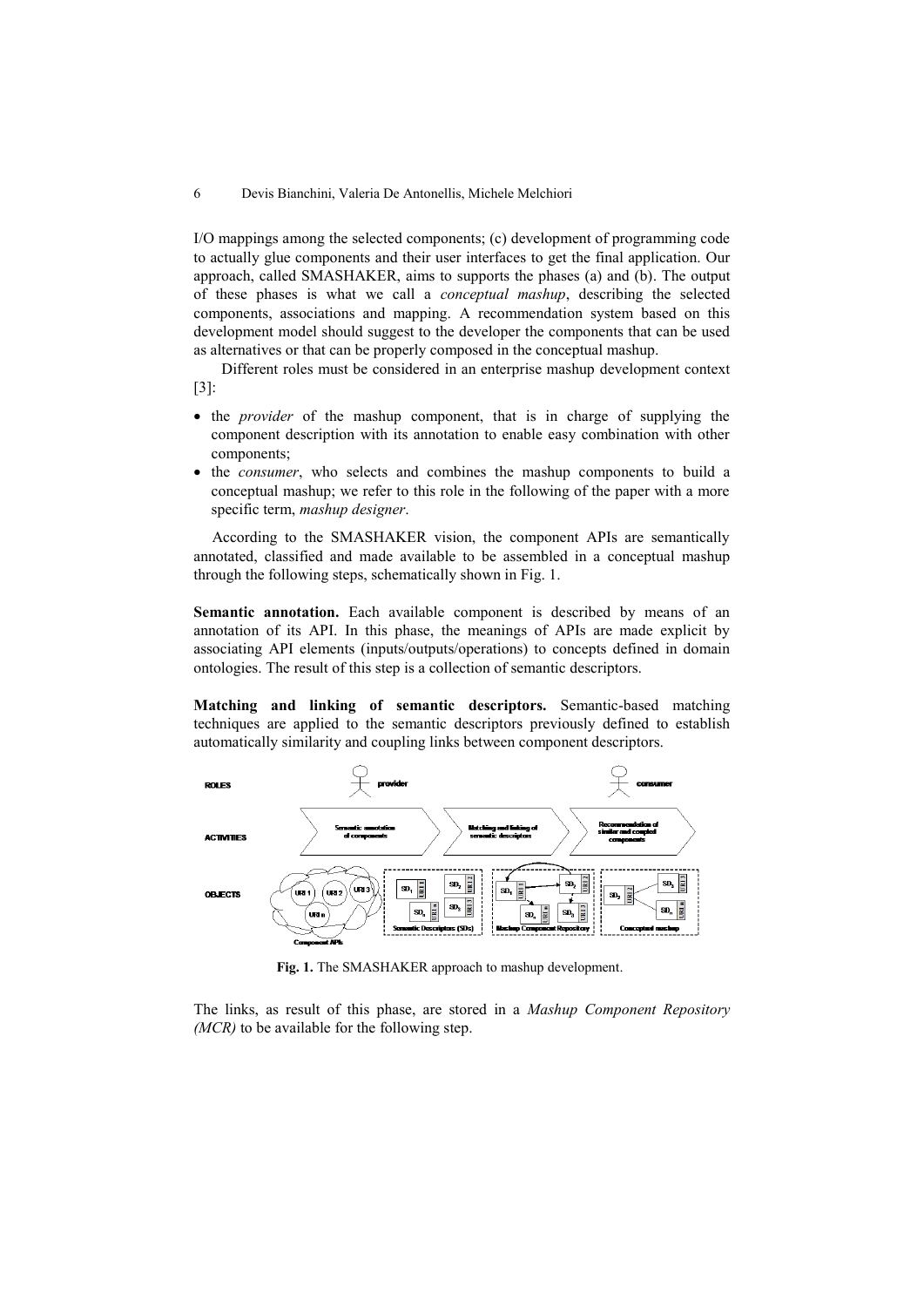**Component recommendation.** Similarity and coupling links are exploited to obtain proactive recommendation of MCR components. In particular, in this step our framework enables: (i) proactive suggestion of component descriptors ranked with respect to their similarity with the mashup designer's requirements; (ii) interactive support to mashup designer for component composition, according to the exploratory perspective. The result of this step is a conceptual mashup, where component descriptors are properly connected.

### **3 The component semantic descriptor**

To describe a component different elements must be considered. First, it must export a Web API, that is, a list of **operations** (methods signatures). For each operation, its I/O parameters are specified. Second, according to [1], integration of mashup components is typically event-driven: when the user interacts with the UI of components, it reacts with certain state changes and the other components must be aware of such changes to update their UIs accordingly. Each component has a set of **events** and event outputs. An event of a component can be connected to an operation of another component in a publish/subscribe-like mechanism. In a component *semantic descriptor (SD)*, names of operations, operation I/Os and event outputs are annotated with concepts from domain ontologies. Furthermore, a component is associated to a set of **categories**, to provide a domain-driven classification of the component itself.

As an example of component *semantic descriptor (SD)*, Fig. 2 shows a component called *MapViewer* for map visualization similar to the well known *Google Map*. The API of this component includes one operation to show a location on the map by specifying an address, city and country. Moreover, when the user clicks on the map to select a specific point, an event is triggered.

```
<SemanticComponent name="MapViewer_SD"
url="http://www.mapview.com">
   <categories>
          <item>Mapping</item>
   </categories>
   <operation address="show" 
       semanticReference="http://localhost:8080/Travel.owl#showLocation">
   <input
         semanticReference="http://localhost:8080/Travel.owl#Address"/>
   <input 
    semanticReference="http://localhost:8080/Travel.owl#Country"/>
<input semanticReference="http://localhost:8080/Travel.owl#City"/>
   </operation>
   ...
<event address="selectedCoordinates">
   <output 
         semanticReference="http://localhost:8080/Travel.owl#Coordinates"/>
   </event>
</SemanticComponent>
```
**Fig. 2.** An example of component semantic descriptor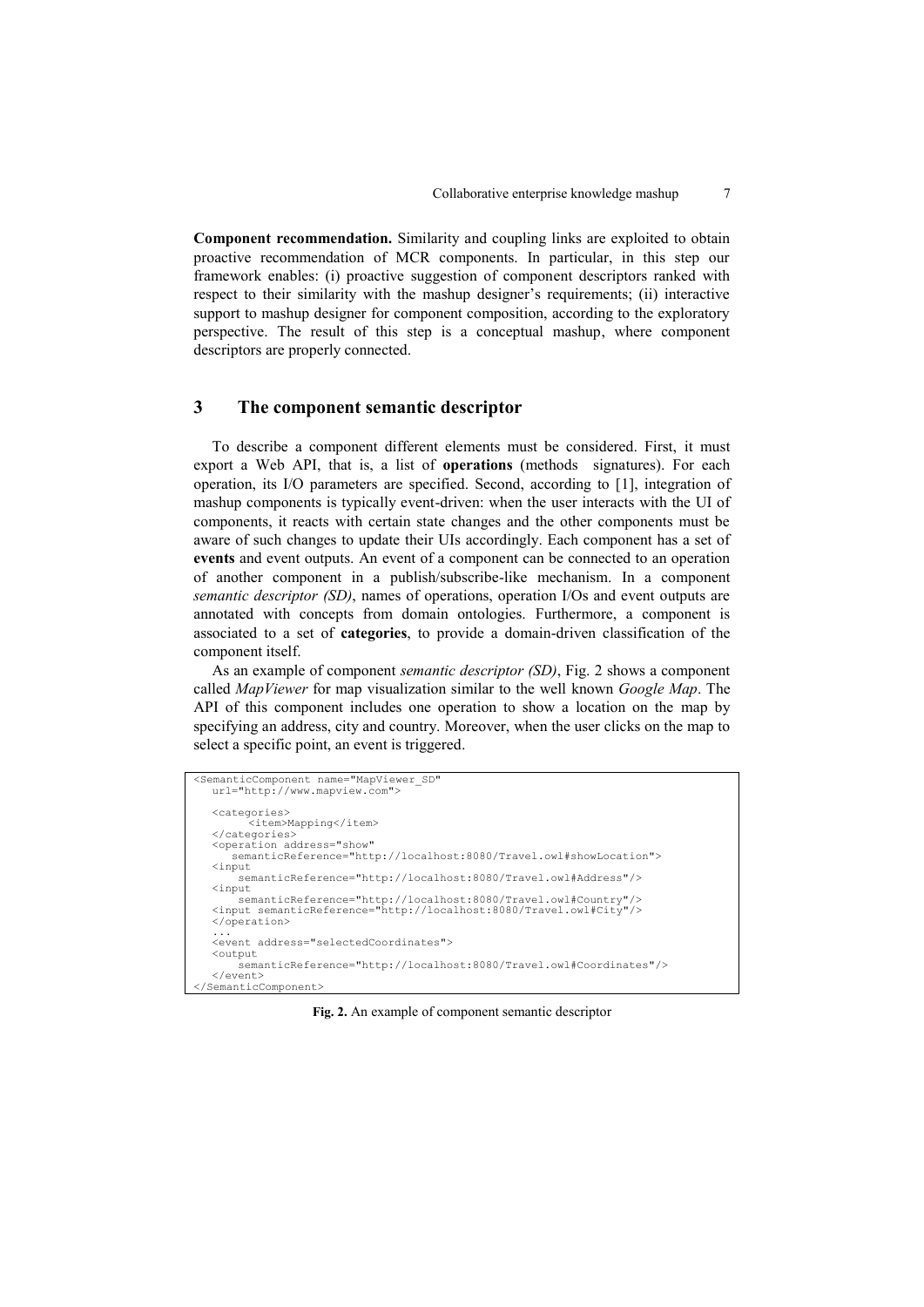#### **4 The mashup component repository**

In our approach, component semantic descriptors are organized in a Mashup Component Repository, to better support collaborative enterprise mashup. In the repository, descriptors are related in two ways: (i) semantic descriptors *SD<sup>i</sup>* and *SD<sup>j</sup>* of components which show an high relatedness between their I/O and therefore can be potentially wired in the final mashup application to the combine functionalities they offers, are connected through a *functional coupling link*; (ii) semantic descriptors *SD<sup>i</sup>* and  $SD<sub>j</sub>$  of components which perform the same or similar functionalities, are connected through a *functional similarity link*.

To identify coupling or similarity links (resp.), semantic matching techniques can be used. In particular, we have defined the *coupling degree coefficient*  $Coupl<sub>IO</sub>(\text{)}$ the *functional similarity degree coefficient*  $Sim_{IO}($ ). These coefficients are based on the computation of name affinity *NA()* between pairs of, respectively, (i) operations names, (ii) I/Os names and (iii) event outputs names used in the semantic descriptors to be matched [2]. *NA()* evaluation is based both on a terminological (domainindependent) matching based on the use of WordNet and on a semantic (domain dependent) matching based on ontology knowledge.

In particular,  $Sim_{IO}(SD_R, SD_C)$  between  $SD_R$  and  $SD_C$  is computed to quantify how much  $SD_C$  provides at least the operations and I/Os required in  $SD_R$ , and is maximum when  $SD_C$  provides at least the operations of  $SD_R$ .

*Coupl<sub>IO</sub>*( $SD<sub>i</sub>$ ,  $SD<sub>j</sub>$ ) is maximum if every event *ev* in  $SD<sub>i</sub>$  has a corresponding operation *op* in *SD<sup>j</sup>* and, in particular, every output of *ev* has a corresponding input in *op*, no matter if *SD<sup>j</sup>* provides additional operations.

#### *4.1* **Collaborative mashup developing**

The MCR can be exploited for searching, finding and suggesting suitable components to be used in mashup developing. The designer starts by specifying a request *SD<sup>R</sup>* for a component in terms of desired categories, operations and I/Os. A set of components *SD<sup>i</sup>* which present a high similarity with the requested one and such that at least a category in  $SD<sub>R</sub>$  is equivalent or subsumed by a category in  $SD<sub>i</sub>$  are proposed. Components are ranked with respect to  $Sim_{IO}$  values. Once the consumer selects one of the proposed components, additional components are suggested, according to similarity and coupling criteria: (i) components that are similar to the selected one (the consumer can choose to substitute the initial components with the proposed ones); (ii) components that can be coupled with already selected ones during mashup composition. Each time the consumer changes and selects another component, the MCR is exploited to suggest the two sets of suitable components.

## **5 Conclusions**

In this paper, we described a semantic framework for mashup component selection and suggestion for composition in the context of collaborative enterprise mashup.